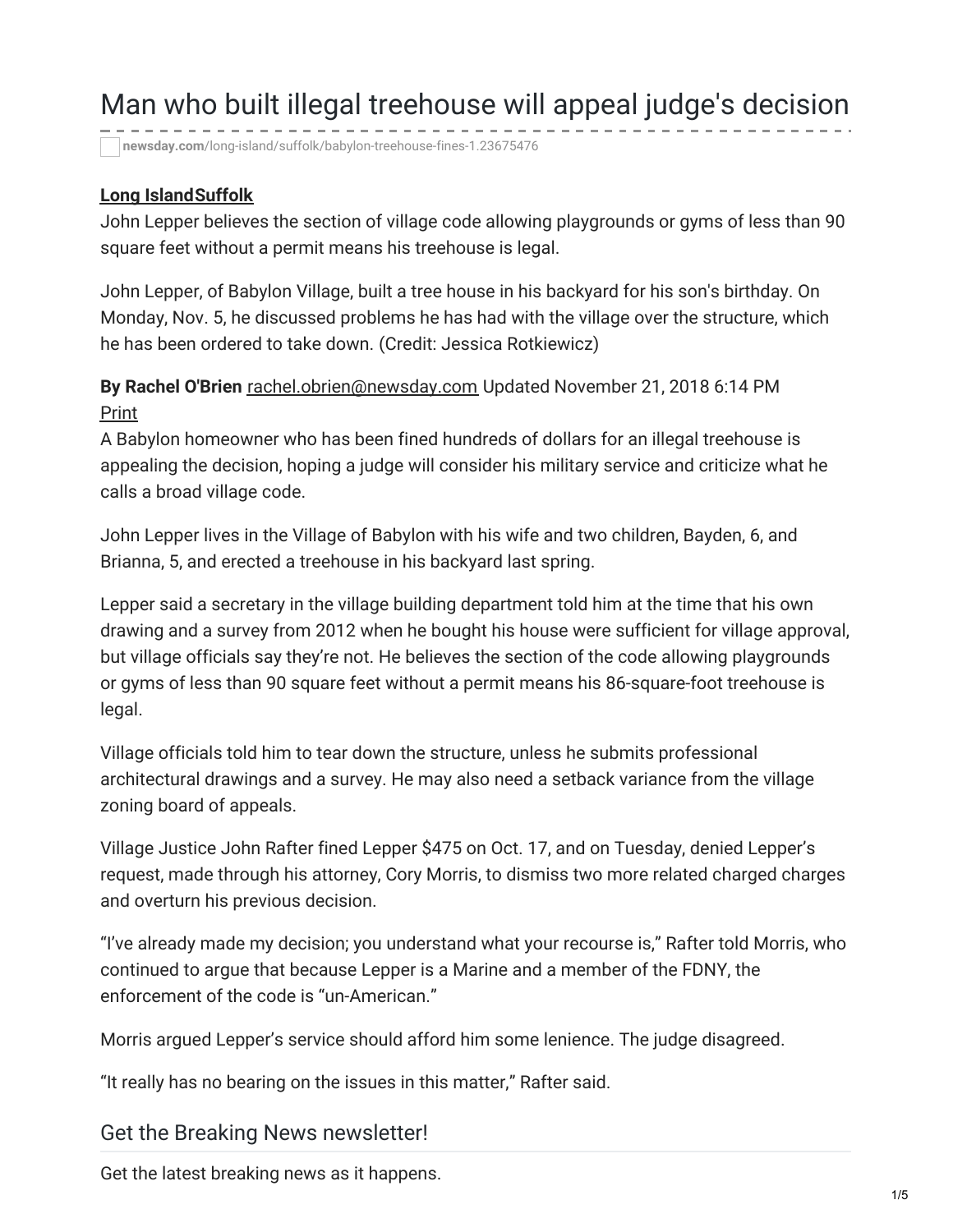By clicking Sign up, you agree to our [privacy](https://www.newsday.com/privacy) policy.

Morris, who is representing Lepper pro bono, contends that the village building code is unconstitutionally broad, and he argued against Rafter's inclusion of the Merriam-Webster definition of a building in his Oct. 17 decision. Morris argues that definition could apply to everything from a birdhouse to a children's playhouse, all of which would need village approval.

He asked the judge to issue a stay preventing further fines being levied against Lepper while he appeals the judge's decision.

Village attorney Gerard Glass advised the judge that he doesn't have the power to do so, to which Rafter replied, "I have no intention of enjoining anyone."

In an interview after the hearing, Lepper said he's appealing the decision.

"It's a disgusting attack directly against my children," he said. "I'm doing what I have to do as a father to protect my children."

**By Rachel O'Brien** [rachel.obrien@newsday.com](mailto:rachel.obrien@newsday.com?subject=Man who built illegal treehouse will appeal judge%27s decision%C2%A0&body=John Lepper believes%C2%A0the section of village%C2%A0code%C2%A0allowing playgrounds or gyms of less than 90 square feet without a permit means%C2%A0his treehouse is legal.%0D%0Ahttps://www.newsday.com/long-island/suffolk/babylon-treehouse-fines-1.23675476) Share on [Facebook](https://www.facebook.com/sharer/sharer.php?u=https://www.newsday.com/long-island/suffolk/babylon-treehouse-fines-1.23675476) Share on [Twitter](https://twitter.com/intent/tweet?text=Man who built illegal treehouse will appeal judge%27s decision%C2%A0&url=https://nwsdy.li/2PKtt3N&via=Newsday)

#### More on this topic

**Village says man needs permit to keep tree house** A Babylon Village father who built a tree house for his son is being told ... **Village fines [Babylon](https://www.newsday.com/long-island/suffolk/babylon-village-tree-house-1.23172743) man fined over tree house**John Lepper, of Babylon Village, built a tree house in his [backyard](https://www.newsday.com/long-island/suffolk/babylon-village-tree-house-1.22944064) for his son's ...

## Newsday Recommends

## Top stories

- 1. **State devises cleanup plan for [Superfund](https://www.newsday.com/long-island/suffolk/superfund-west-islip-1.23687966) site**
- 2. **LIRR: Significant delays, service [suspensions](https://www.newsday.com/long-island/transportation/lirr-delays-thanksgiving-power-problem-1.23749643)**
- 3. **LI town finds record of state's first [Thanksgiving](https://www.newsday.com/long-island/history/thanksgiving-diary-oyster-bay-museum-1.23712528)**
- 4. **[Heating](https://www.newsday.com/business/home-heating-fuel-cost-long-island-1.23699108) costs likely higher as energy prices swing**
- 5. **Four [Thanksgiving](https://www.newsday.com/long-island/thanksgiving-long-island-1.23694221) stories to warm LI hearts**
- 6. **[Controversy](https://www.newsday.com/long-island/education/stony-brook-renaissance-technologies-1.23709885) over SBU renaming of medical school**



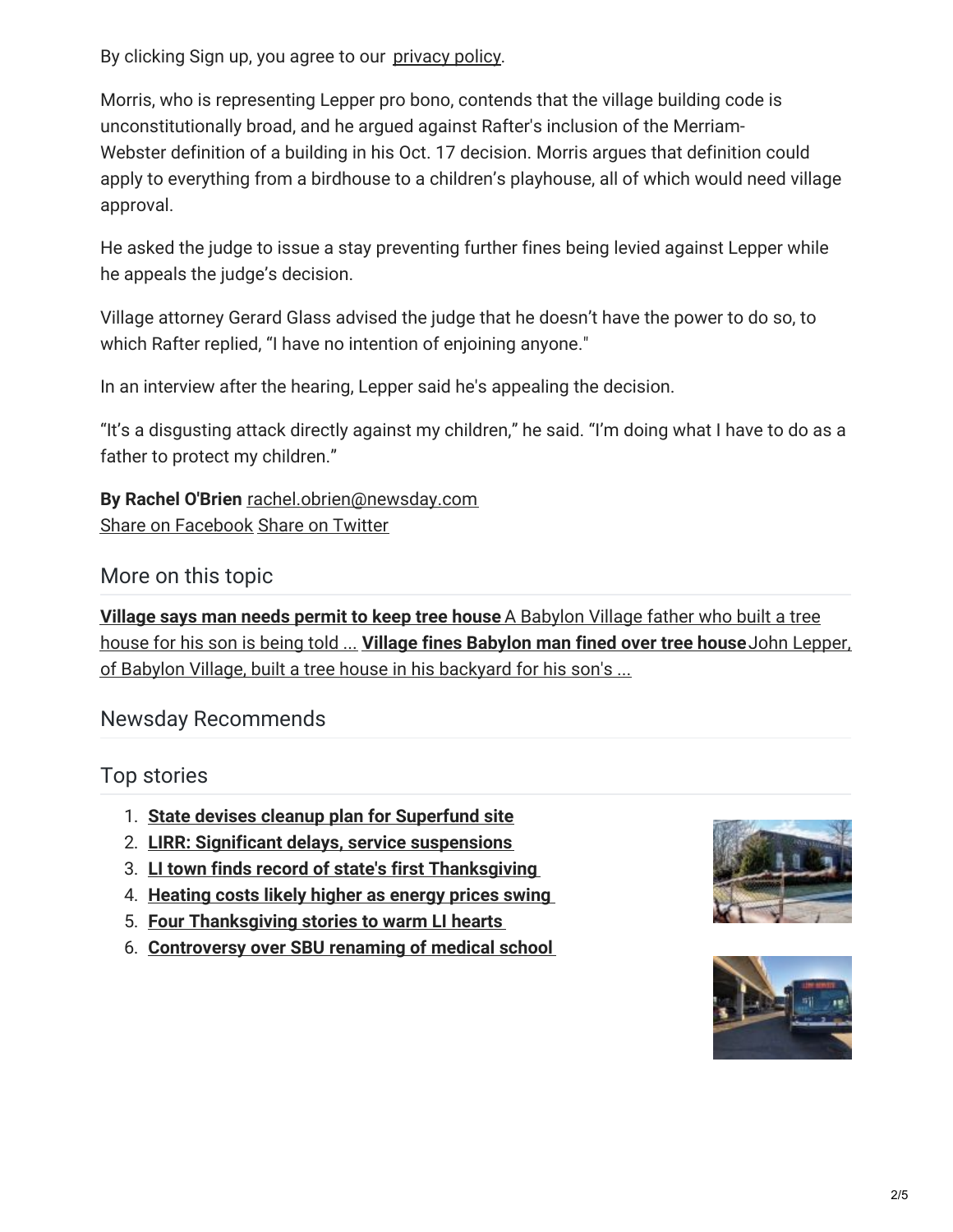







# Latest Long Island News



**LIRR: Significant delays, service [suspensions](https://www.newsday.com/long-island/transportation/lirr-delays-thanksgiving-power-problem-1.23749643)**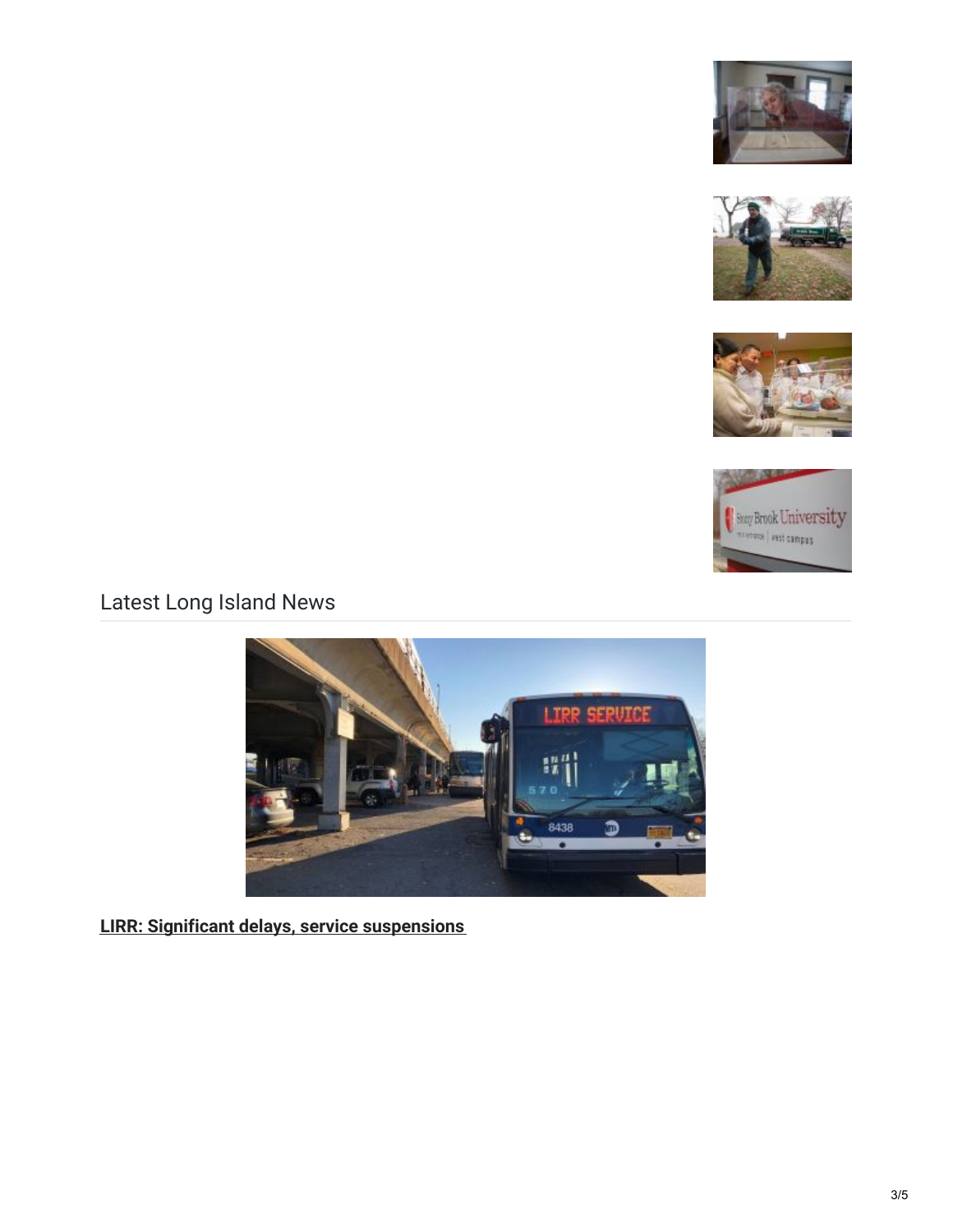

**Busy Brooklyn led woman to [\\$935,000](https://www.newsday.com/classifieds/real-estate/sea-cliff-house-sale-1.23685802) LI home**



**State devises cleanup plan for [Superfund](https://www.newsday.com/long-island/suffolk/superfund-west-islip-1.23687966) site**



**[Analysts:](https://www.newsday.com/business/thanksgiving-shopping-black-friday-1.23720341) Frigid temps won't deter bargain hunters**